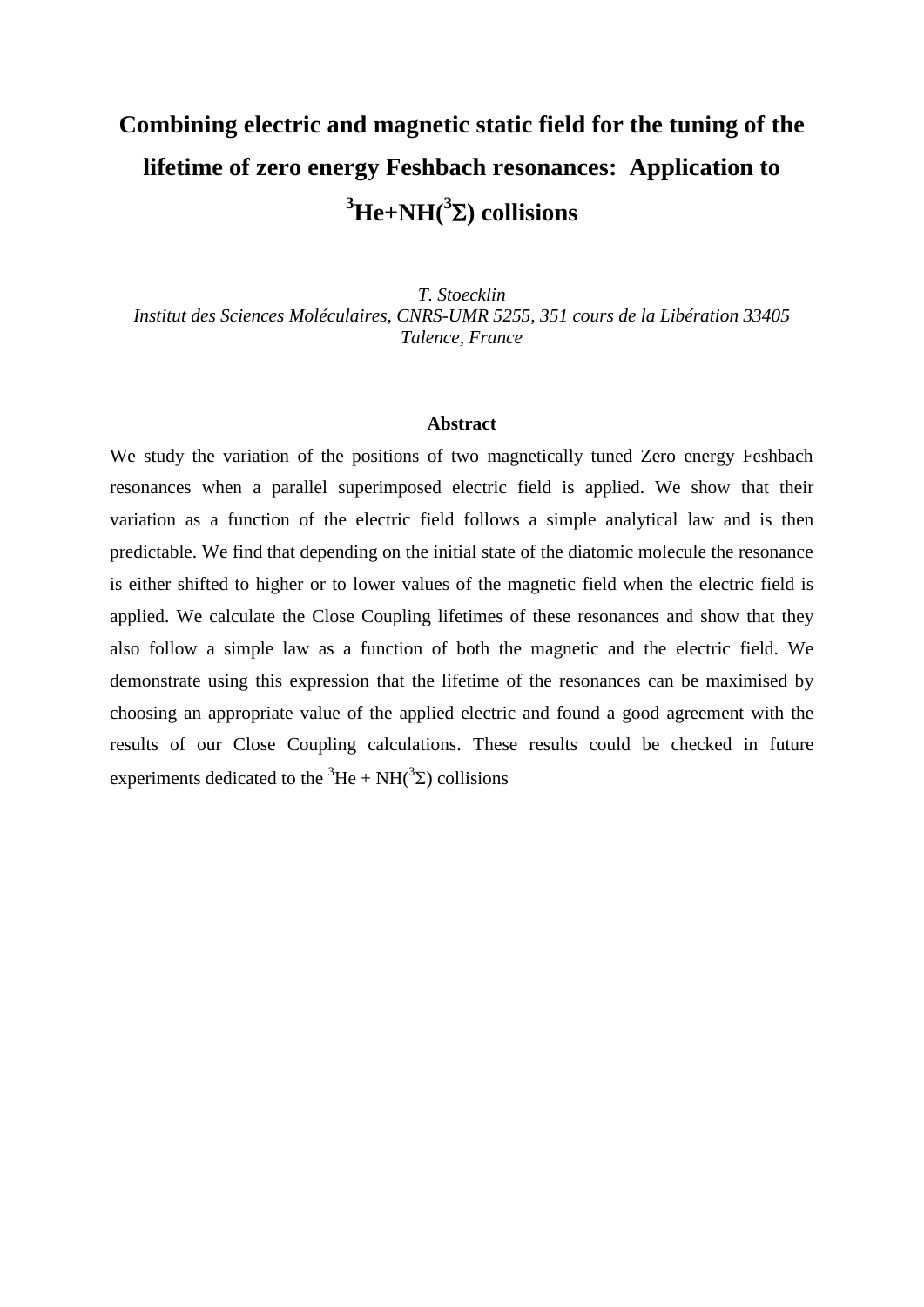<span id="page-1-3"></span><span id="page-1-1"></span><span id="page-1-0"></span>In the presence of an applied magnetic field zero energy Feshbach resonances are currently used to produce condensates of diatomic molecules from an ultra cold gas of atoms [1,2]. Such resonances also appear in collisions between atoms and molecules in the presence of an applied magnetic field and could be potentially used to produce ultra cold complexes. On this account and because of their possible use in the optimization of the cooling processes and the trapping techniques many theoretical studies are dedicated to this subject [3,4,5,6,7]. The tuning of the Feshbach resonances using a magnetic field for atom diatom collisions was first considered by Volpi and Bohn in their study dedicated to He-O<sub>2</sub>( ${}^{3}$ Σ) [8]. The formal theory of collisions between atom and molecule in the presence of a magnetic field was then developed by Krems and Dalgarno [9] and applied by them to the  $He + CaH(^{2}\Sigma^{+})$  and Ar+NH( $3\Sigma$ ) collisions. The He-NH( $3\Sigma$ ) collision was then the subject of three detailed studies [10,11,12]. Two zero energy Feshbach resonances were located by the team of Hutson [\[12\]](#page-1-0) for this system as a function of the magnetic field and we will focus in the present work on the action of a superimposed electric field on these two resonances. We use the extension of the formalism of Krems and Dalgarno [\[9\]](#page-1-1) developed by Tscherbul and Krems[13] to include the interaction with a superimposed parallel electric field. Within this approach we take into account the fine structure of the diatomic molecule but disregard the molecular hyperfine interaction. The theoretical evaluation of the lifetimes of the complexes produced in this way is valuable information for the experimentalists and the Smith lifetime matrix Q [14] is the tool of choice for this purpose. The subject of this paper is to demonstrate that the lifetime of this resonance can be tuned using a superimposed parallel electric field

<span id="page-1-2"></span>This required only little modifications of the code we developed to treat the case of the He-N<sub>2</sub><sup>+</sup>(<sup>2</sup>) collisions [15,16,17] in the presence of a magnetic field [18] and we will not enter again into the details of the method. We will only remind the main steps of our calculations in order to define the notations used in this paper. This approach uses a primitive uncoupled basis set to describe the field dressed states of the free diatomic molecule. This is a simple basis set  $\phi_i = \chi_{v_i, N}(r) |NM_{N}|\right)$  *SM<sub>s</sub>* and *S* made of the products of the eigenfunction of the rotational  $(N^2)$  $\vec{N}^2$ , N<sub>Z</sub>) and electronic spin( $\vec{S}^2$  $\vec{s}$ <sup>2</sup>, S<sub>Z</sub>) angular momenta of the diatomic molecule, where N<sub>Z</sub> and S<sub>Z</sub> designate the projection of the angular momenta N  $\vec{v}$  and  $\vec{s}$  $\overline{s}$  along the direction of the applied field. As the asymptotical hamiltonian (1) describing the free molecule in the presence of the fields includes the spin rotation and the spin spin interactions as well as the Zeeman and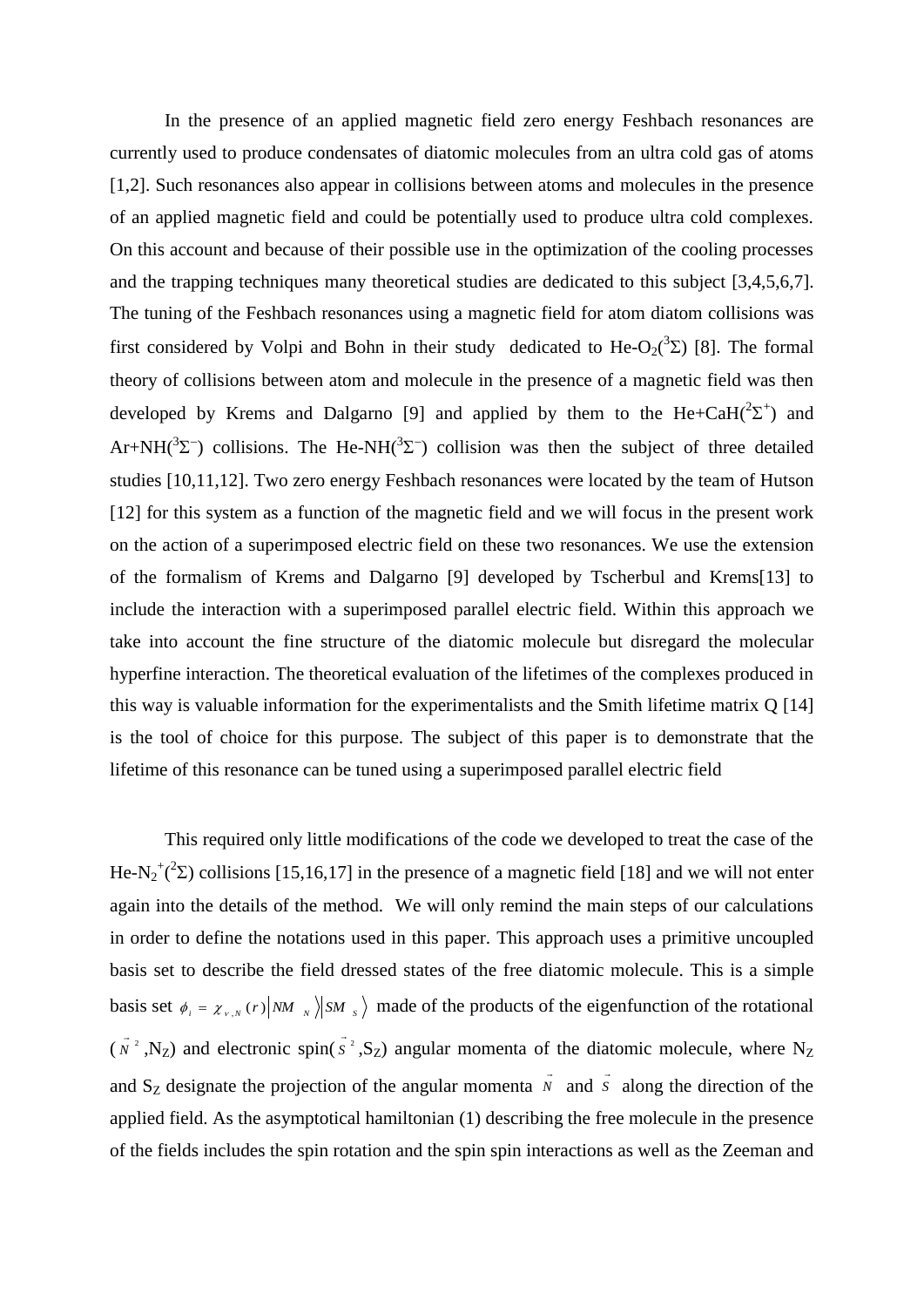Stark terms, it is not diagonal in the uncoupled basis set  $\phi_i$  which then cannot be used to

describe the asymptotic states of the field dressed molecule.  
\n
$$
H_{\text{Diatom}}^{A\text{symp}} = H_{\text{Diatom}}^{S\text{pinFree}} + \gamma \cdot \vec{S} + \frac{2}{3} \lambda_{SS} \sqrt{\frac{24 \pi}{5}} \sum_{q} Y_{2}^{q*} [\vec{S} \otimes \vec{S}]_{q}^{2} + g \mu_{0} \vec{B} \cdot \vec{S} - \vec{E} \cdot \vec{d}
$$
\n(1)

where  $\gamma$  and  $\lambda_{SS}$  are the spin-rotation and the spin spin interaction constants, g is the g factor for the electron,  $\mu_B$  is the Bohr magneton and  $d$ the dipole moment of the diatomic molecule. *B*  $\vec{B}$  and  $\vec{E}$  $\overline{\epsilon}$  are the magnetic and the parallel electric field defining the Z space fixed axis. One uses instead the basis set  $\chi_a = \sum_i C_{ai} \phi_i$ *i*  $\chi_a = \sum_{a_i} c_{ai} \phi_i$ , which diagonalises this Hamiltonian

$$
\left[CH^{A\text{symp}}_{Diatom} C^{-1}\right]_{\alpha\beta} = \xi_{\alpha} \delta_{\alpha\beta} \tag{2}
$$

While the electric field creates superpositions of different N states, the magnetic field removes the degeneracy in  $M_J = M_N + M_S$  and each energy level  $\xi_\alpha$  of the dressed diatomic molecule in the presence of the superimposed fields is associated with a single value of  $M<sub>J</sub>$ denoted  $M_J(\alpha)$ . For a given value of the projection of the total angular momentum along the direction of the fields  $M_T$  and for a given  $M_J(\alpha)$ , the projection of the relative angular momentum L along the direction of the field basis set is then simply  $M_L=M_T-M_J(\alpha)$ . The basis set describing the collision process is then obtained by adding the possible values of the quantum number L for each value of  $\alpha$ . This basis set is denoted by the quantum numbers  $\alpha$  $M<sub>L</sub>$  L. In this basis set, the close coupling equations which have to be solved (3) and the asymptotic boundary conditions which have to be imposed in order to obtain the scattering matrix, take the form demonstrated in reference [\[9\]](#page-1-1).

$$
\left[\frac{d^{2}}{dR^{2}} - \frac{L(L+1)}{R^{2}} + 2\mu \left[E - \xi_{\alpha}\right]\right] F_{\alpha, M_{L}(\alpha), L}(R) = 2\mu \sum_{\alpha', M_{L}(\alpha), L'} \left[C^{T}UC\right]_{\alpha, M_{L}(\alpha), L}^{\alpha', M_{L}(\alpha), L'} F_{\alpha', M_{L}(\alpha), L'}(R) \tag{3}
$$

This system of coupled equations has in principle to be solved for each possible value of the total angular momentum projection  $M_T$  in order to obtain the transition cross sections (4).

$$
\sigma_{\alpha \to \alpha} (E_{\alpha}) = \frac{\pi}{k_{\alpha}^2} \sum_{M_T} \sum_{M_T} \sum_{L} \sum_{M_L L' L'} \left| T_{\alpha, M_L(\alpha), L; \alpha', M_L(\alpha), L'}^M \right|^2 \tag{4}
$$

As we are only interested in zero energy Feshbach resonances in the present work, we will calculate the scattering matrix for the single value of the projection  $M_T$  of the total angular momentum corresponding to the s wave in the incident channel. We will however not calculate the cross sections in order to determine the magnetic field strength associated with the resonances  $B_{rs}(\varepsilon)$  for a given value of the applied electric field  $\varepsilon$ . We will use instead the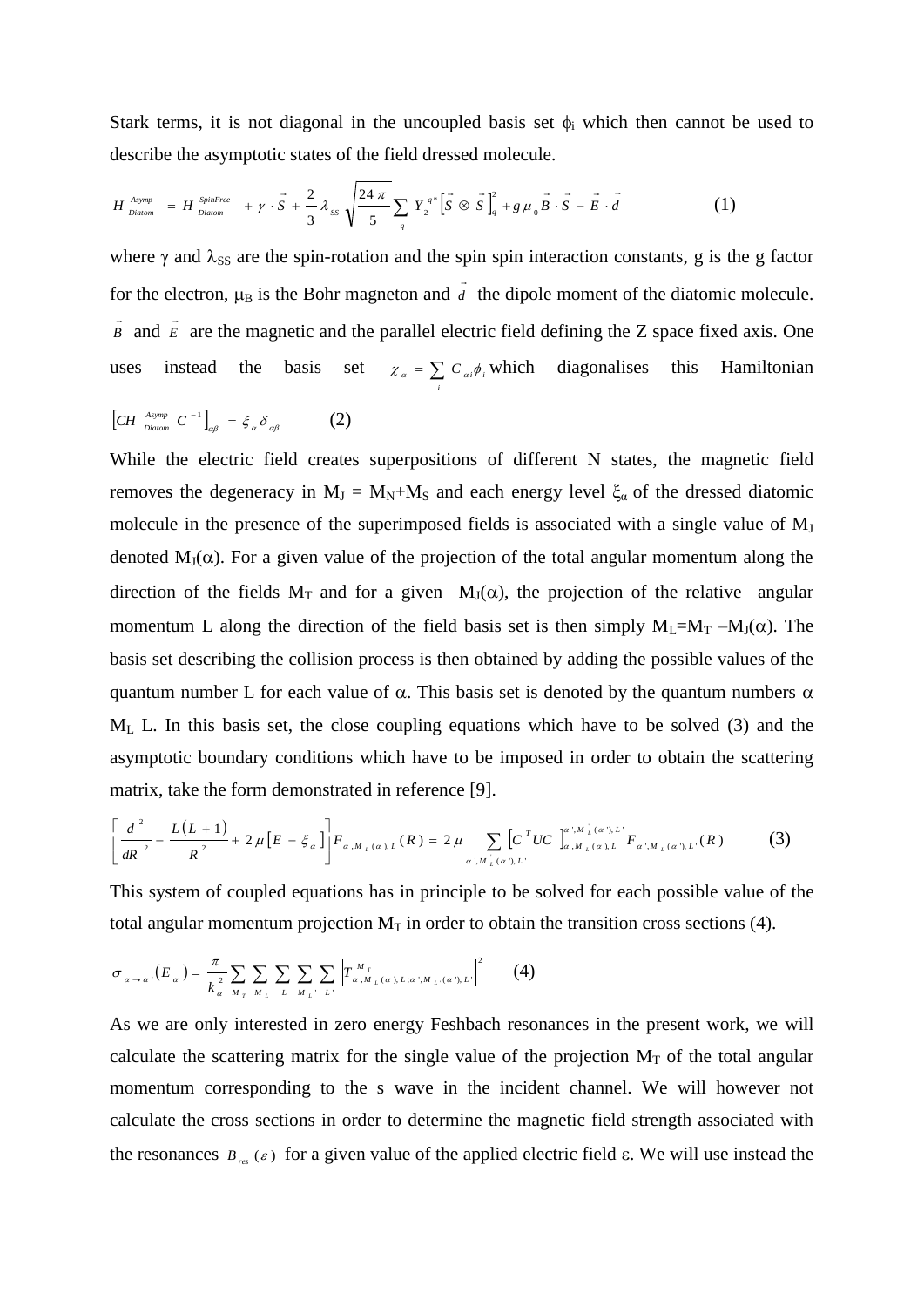fact that the magnetically tuned zero energy Feshbach resonances are corresponding to the poles of the scattering length  $a_{i}$  (*B*,  $\varepsilon$ ) as a function of the applied magnetic field as expressed in the formula (5) commonly used in atomic scattering [19] .

$$
a_{_{le}}(B, \varepsilon) = a_{_{le}}^{^{bg}} \left[ 1 - \frac{\delta_{_B}}{B - B_{_{res}}(\varepsilon)} \right] \tag{5}
$$

Where  $a_{i}^{bg}$  is the background scattering length and  $\delta_B$  the width of the resonance. Once a resonance is located, its lifetime has to be determined in order to discuss its experimental achievability.

<span id="page-3-0"></span>
$$
Q = -i\hbar S \left[ \frac{\partial S}{\partial E} \right]_{E=E_r} = i\hbar S \left[ \frac{\partial S}{\partial E} \right]_{E=E_r} = Q \left( 6 \right)
$$

The Smith lifetime matrix Q [\[14\]](#page-1-2) defined as a function of the scattering matrix in equation (6) is the tool of choice for this purpose. In a forthcoming paper [20] we present an analytical method of calculation of the Smith lifetime Q matrix [\[14\]](#page-1-2). In the same work we show by replacing the expression (5) in the definition of the smith lifetime matrix given in equation (6) that we obtain the following expression for vanishing collision energy:

$$
\lim_{k \to 0} (\tau) = -\frac{2\,\mu}{k} \text{Re} \left[ a_{i_e}^{bg} \left[ 1 - \frac{\delta_{B}}{B - B_{rgs}(\varepsilon)} \right] - k^2 \left( a_{i_e}^{bg} \right)^3 \left[ 1 - \frac{\delta_{B}}{B - B_{rgs}(\varepsilon)} \right]^2 + \dots \right] \tag{7}
$$

where  $\mu$  is the relative mass of the system and k the wave vector. We now focus on the two Zero Energy Feshbach Resonances (ZEFR) located by the team of Hutson **[**[12](#page-1-0)**]** for the two values of the magnetic field (ZEFR1 around 7500 Gauss and ZEFR2 around 15000 Gauss) in their work dedicated to the  ${}^{3}$ He-NH( ${}^{3}$ Σ) collision. We use the same potential energy surface [\[10\]](#page-1-3) and the same parameters as they used to perform our Close Coupling calculations. The main difference between the two sets of calculations is that our code uses the Magnus propagator instead of the Log Derivative method for the team of Hutson [\[12\]](#page-1-0).

The magnetically tuned ZEFR results from the coupling of the initial channel with a closed channel induced by the interaction potential. These closed channels are the bound states of the He-NH complex that correlate to the upper levels of the field dressed diatomic molecule. When the electric field is applied, each level of the field dressed  ${}^{3}\Sigma$  diatomic molecule is submitted to a second order Stark effect which results in quadratic shifts of the molecular energy levels as illustrated in **Figures** 1a and 1b respectively for the two values of the magnetic field (7500 and 15000 Gauss) associated with the two ZEFR identified by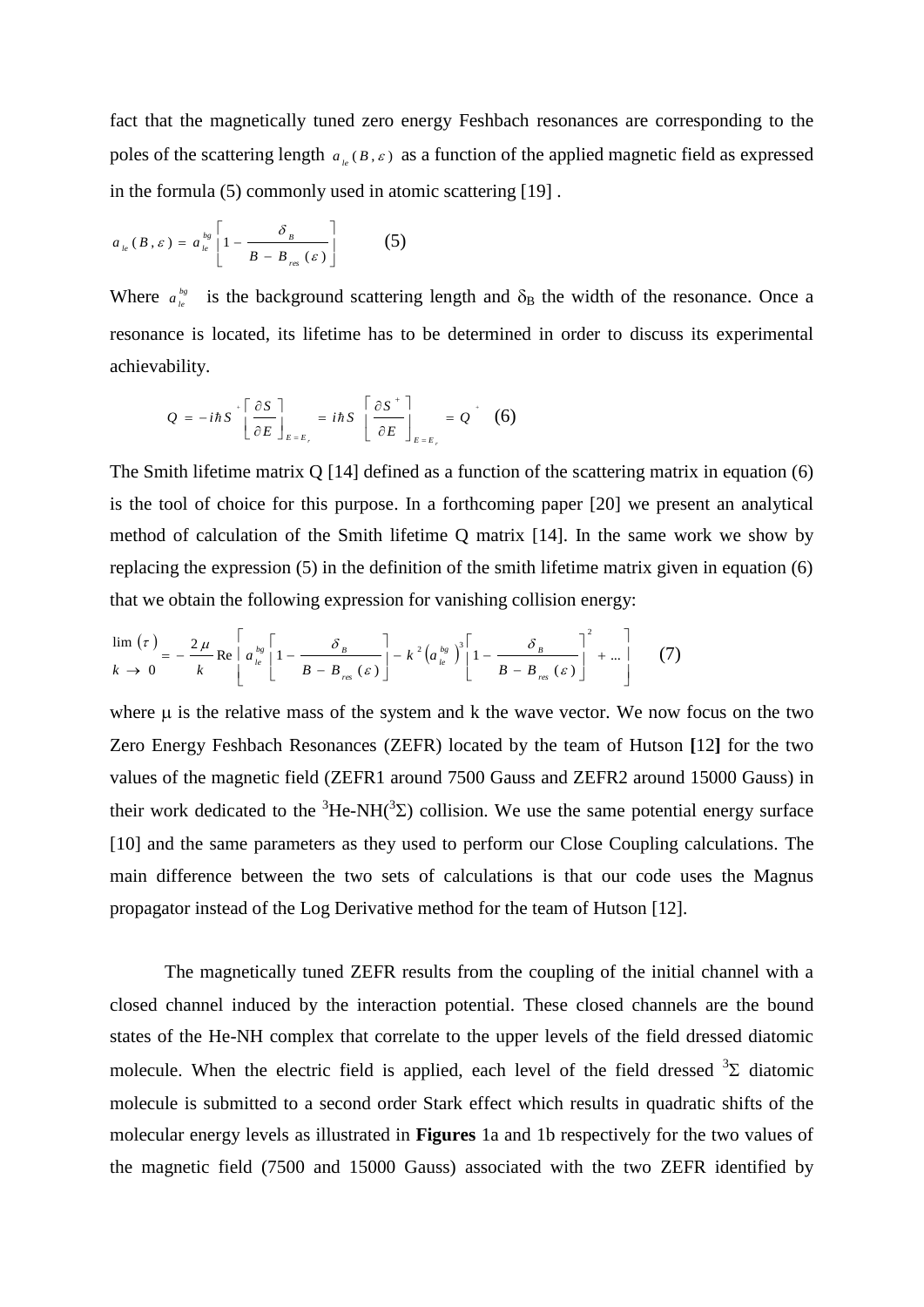Huston et al [\[12\]](#page-1-0) for the <sup>3</sup>He + NH(<sup>3</sup> $\Sigma$ ) collision. As can be seen on these figures, the energy shift  $\Delta E_i$  of each individual level i takes the usual quadratic Stark form  $\Delta E_i = a_i \varepsilon^2$  as a function of the electric field strength  $\varepsilon$  but there is no significant Stark mixing of the rotational levels of NH for values of the electric field below 300 kV/cm as a result of the large value of the rotational constant of NH  $(B_{rot}=16.343 \text{ cm}^{-1})$  and of the relatively small value of its dipole moment  $(\mu_D=1.39 \text{ D}).$ 

As a consequence of the energy shifts of the field dressed levels of the diatomic molecule for a selected value  $\varepsilon$  of the applied electric field, the value of the magnetic field which needs to be applied to obtain a given Zero Energy Feshbach Resonance (ZEFR) is also shifted from  $\Delta B_{\text{Re }s}(\varepsilon)$  when a superimposed parallel electric field is applied. If we denote in the absence of any applied electric field by  $B_{R}^{0}$  $B_{\text{Re }s}^0$  the value of the magnetic field associated with the position of the ZEFR and by  $B_{\text{Re }s}(s)$  its value for a given applied electric field, we propose the Stark similar following form for the law of variation of the shift of a magnetically tuned zero energy Feshbach resonance as a function of the applied electric field

$$
\frac{\Delta B_{\text{Re }s}(\varepsilon)}{\varepsilon} = \frac{B_{\text{Re }s}(\varepsilon) - B_{\text{Re }s}^{0}}{\varepsilon} = a \varepsilon \tag{8}
$$

We reported respectively in **Figure** 2 a and 2b for both the ZEFR1 and ZEFR2 the result of our Close Coupling calculations for  $\frac{\Delta B_{\text{Re}}}{\varepsilon}$  $\frac{\Delta B_{\text{Re }s}(\varepsilon)}{B}$  as a function of  $\varepsilon$  for the fundamental state of the field dressed diatomic molecule ( $\alpha$ =1) and for the projection M<sub>T</sub>=-1 of the total angular momentum. As can be seen on these figures, the proposed functional form  $(8)$  works quite well in the interval of electric field considered. We reported in **Table 1** the values of the least squares fit parameter a to the functional form given in equation (8) obtained from the Close Coupling calculations for the two ZEFR. The magnetic field strengths associated with these two ZEFR are both shifted to higher values when a superimposed parallel electric field is applied. However, the situation where the position of the ZEFR is shifted to lower values of the magnetic field when the electric field is applied can also be encountered as illustrated for the ZEFR2 in **Figure** 2b. This behaviour is obtained when performing calculations this time for the first excited level of the field dressed diatomic molecule ( $\alpha=2$ ) and for M<sub>T</sub>=0. The corresponding least squares fit value of the parameter a defined in equation (8) is also given in **Table 1**. Changing the initial state of the field dressed diatomic molecule from the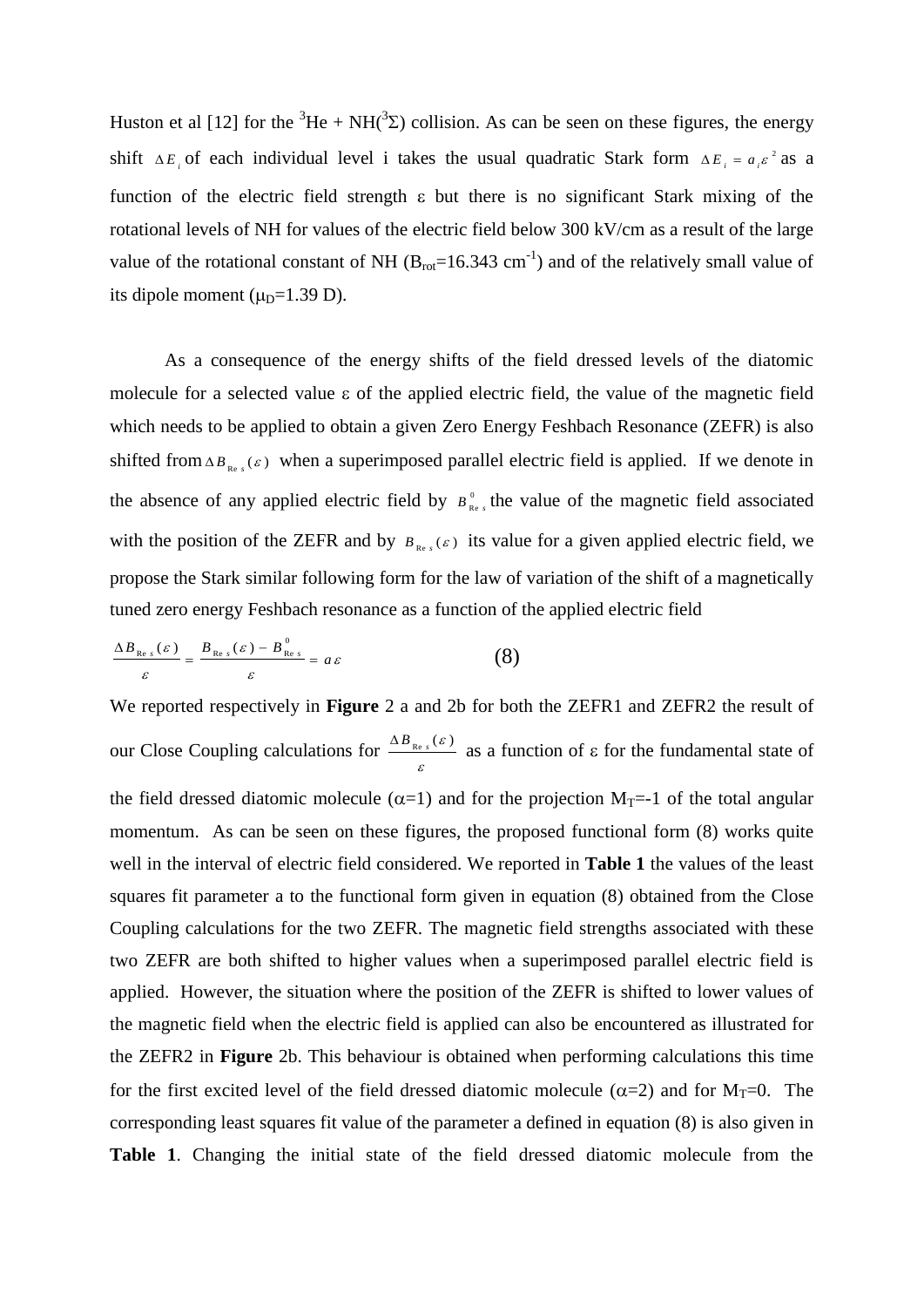fundamental to the first excited level changes the sign of the second order perturbation of this state due to the intermolecular potential. The absolute value of a is nearly the same showing that it results mainly from the coupling by the intermolecular potential between the states  $(\alpha=1)$  and  $(\alpha=2)$ .

We now turn to an important issue when producing ultra cold complexes which is to determine their lifetimes. In a recent work [\[20\]](#page-3-0), we took advantage of the simple analytical expression of the sector adiabatic wave functions of the Magnus propagator to obtain accurate values of the energy derivative of the S matrix which in turn is used to get the Smith lifetime Q matrix. Two examples of application of this method can be found in the two panels of the **Figures 3 and 4** where the minimum and the maximum eigenvalues of the Close Coupling Smith lifetime Q matrix are represented as a function of the magnetic field for the two ZEFR considered in this paper. **Figure** 3 is dedicated to the collision of the fundamental field dressed state ( $\alpha$ =1) of NH( $\alpha$ <sup>3</sup>) with <sup>3</sup>He and for a projection M<sub>T</sub>=-1of the total angular momentum along the direction of the field while **Figure 4** was obtained for the collision of the field dressed state ( $\alpha=2$ ) of NH( ${}^{3}$ E) with  ${}^{3}$ He and for a projection M<sub>T</sub>=0 of the total angular momentum along the direction of the field. All the profiles of the curves obtained for other values of the applied electric field are similar for the two ZEFR. The singularity around the resonance which appears in equation (7) cannot be conveyed by a single eigenvalue of the Smith lifetime matrix and this is the reason why we reported both the highest and the lowest eigenvalue calculated. The Close Coupling Q matrix eigenvalues of both ZEFR follow the law of variation (7) but the singularity appears mainly in the positive eigenvalue in **Figure** 3 whereas it appears mainly in the negative eigenvalue in **Figure** 4. Another more important difference between the two ZEFR is shown in **Figures** 5 and 6 which are respectively dedicated to the ZEFR1 and ZEFR2. In **Figure** 5 and in the lower panel of **Figure** 6 we reported for different values of the applied electric field, the highest positive Close Coupling Q matrix eigenvalues as a function of the magnetic field for the collision of the fundamental field dressed state  $\alpha=1$  of NH( ${}^{3}\Sigma$ ) with  ${}^{3}$ He and for a projection M<sub>T</sub>=-1 of the total angular momentum along the direction of the field. As can be seen on these figures the eigenlifetime decreases when the applied electric field increases. We obtain the opposite in the higher panel of **Figure** 6 where we reported for different values of the applied electric field, the highest positive Close Coupling Q matrix eigenvalues as a function of the magnetic field this time for the collision of the field dressed state ( $\alpha$ =2) of NH( $\alpha$ <sup>3</sup>) with <sup>3</sup>He and for a projection M<sub>T</sub>=0 of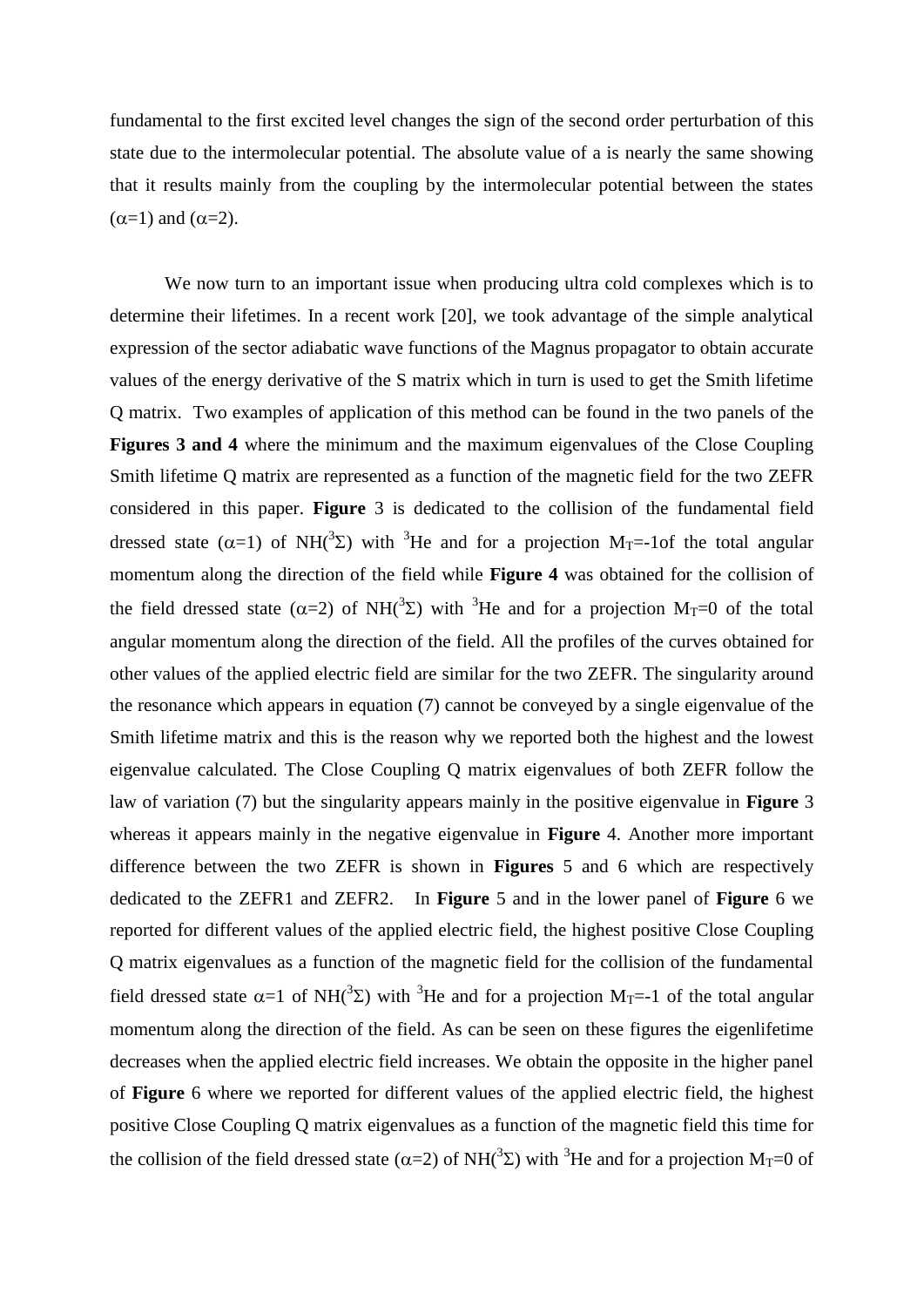the total angular momentum along the direction of the field. As a matter of fact, in this case the eigenlifetime increases when the electric field increases. These different behaviors are predicted by the formula (9) which is obtained when replacing  $B_{res}(\epsilon)$  in equation (7) by the expression that we proposed in equation (8). We obtain the following expression for the lifetime as a function of both the applied magnetic and electric field:

$$
\lim_{k \to 0} \left( \tau \right) = -\frac{2\,\mu}{k} \text{Re} \left[ a_{\,le}^{bg} \left[ 1 - \frac{\delta_{\,B}}{B - \left( B_{\,_{\text{ex}}}^{0} + a \,\varepsilon^{2} \right)} \right] - k^{2} \left( a_{\,le}^{bg} \right)^{3} \left[ 1 - \frac{\delta_{\,B}}{B - \left( B_{\,_{\text{ex}}}^{0} + a \,\varepsilon^{2} \right)} \right]^{2} + \dots \right] \tag{9}
$$

In this expression we did not mention the electric field dependence of both the background scattering length and the width  $\delta B$  as it is assumed to be very feeble. We obtain in this case for the electric field derivative of this expression:

$$
\lim_{k \to 0} \left( \frac{d\,\tau}{d\,\varepsilon} \right) = -\frac{2\,\mu}{k} \text{Re} \left[ \frac{a_{\,\,\ell}^{\,\,bs} \left( 2\,a\,\varepsilon \right) \delta_{\,\,\beta}}{\left[ B - \left( B_{\,\,\kappa}^{\,0} \,+\, a\,\varepsilon^{\,2} \right) \right]^{2}} \right]
$$
\n(10)

This expression demonstrates that the lifetime has an extremum as a function of the electric field at zero field. If  $a_{\iota}^{b_{g}}$  is positive, this extremum is a maximum if the sign of a is negative or a minimium if a is positive. In any case this expression shows that the application of superimposed parallel electric and magnetic fields allows tuning the lifetime of the ZEFR. This is effectively what we found when performing Close Coupling Calculations as illustrated in **Figures** 5 and 6. When the initial state of the field dressed diatomic molecule is the fundamental one  $(\alpha=1)$  we see in **Table 1** that the sign of a is positive for both the ZEFR1 and ZEFR2. As the background scattering length is also positive in both cases the eigenlifteimes are maximum at zero field and decrease when the electric field strength increases as can be seen in **Figure** 5 and in the lower panel of **Figure** 6. Conversely for the first excited state  $(\alpha=2)$  of field dressed NH we see in **Table 1** that the sign of a is negative for the ZEFR2. As the background scattering length again is positive, the value of the eigenlifetime at zero field is a minimum and the eigenliftime increases when the applied electric field strength increases. The observed small departures from these general rules may be due to several factors. One of them is the possibly insufficient thinness of the magnetic field grid. It is also important to keep in mind that we neglected the field derivative of the background scattering length and of the resonance width in our demonstration. The formula (10) is obtained for a one dimensional Q matrix but in some cases there may be more than one highest non zero eigenvalue. These results will have in any case to be checked in future experiments but may be generalized to any molecule submitted to a quadratic Stark effect.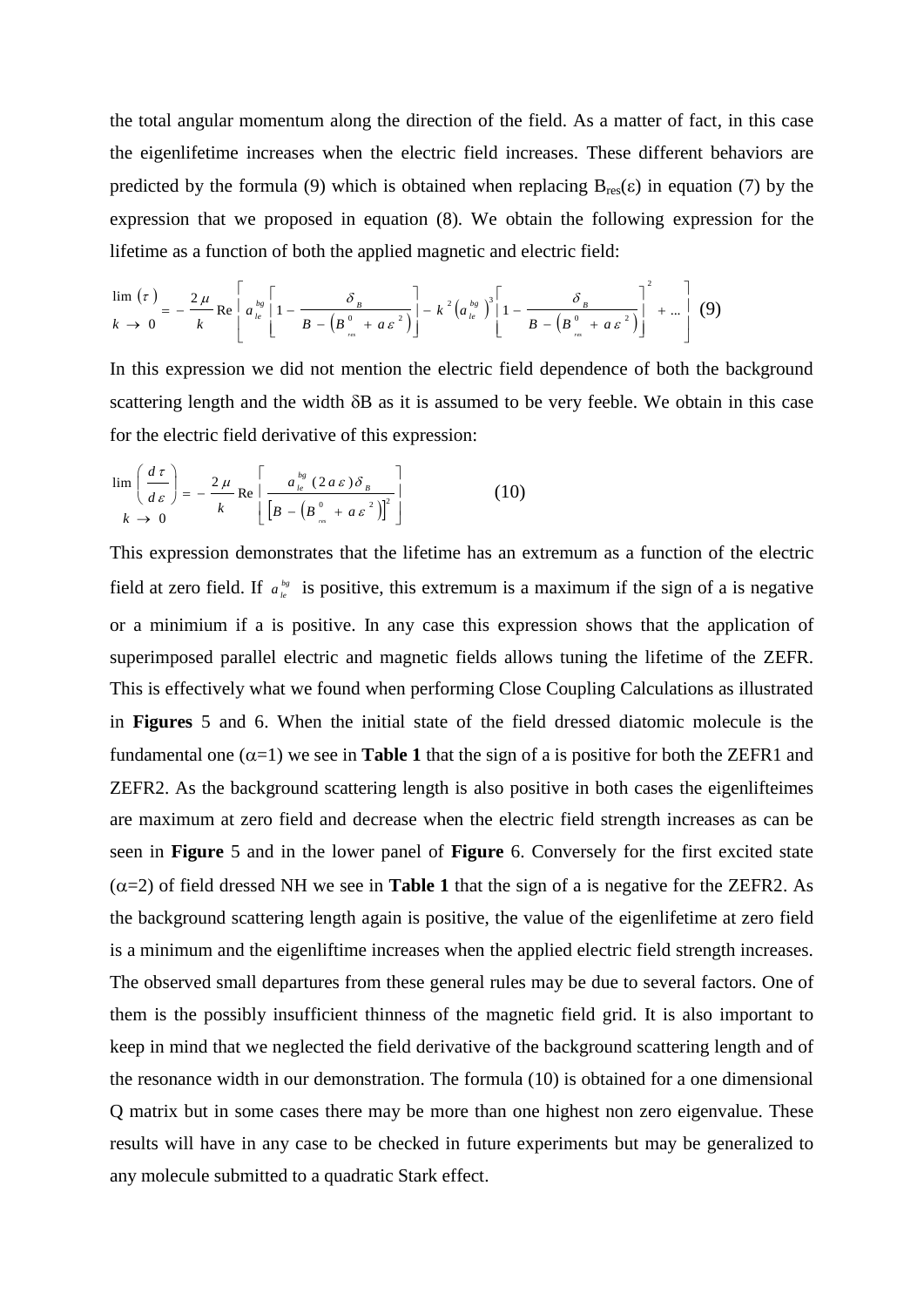## **Acknowledgments:**

I am very grateful to H. Cybulski, J. Klos, G. C. Groenenboom , A. Van der Avoid, D. Zgid, and G. Chalasiński for kindly providing me the potential energy surface of the He-NH( $3\Sigma$ ) collisions which they developed and is used in this paper.

**Table 1**: Quadratic Stark shift parameter a as defined in equation (8) obtained from a least squares fit of the Close Coupling results for the two zero energy Feshach resonances ZEFR1 and ZEFR2 and for the two initial states  $\alpha=1$  and  $\alpha=2$  of the field dressed diatomic molecule.

| ZEFR1 $\alpha=1$ | ZEFR2 $\alpha=1$ | ZEFR2 $\alpha=2$ |
|------------------|------------------|------------------|
| $8.38\ 10^{-5}$  | $2.23\ 10^{-3}$  | $-2.31\ 10^{-3}$ |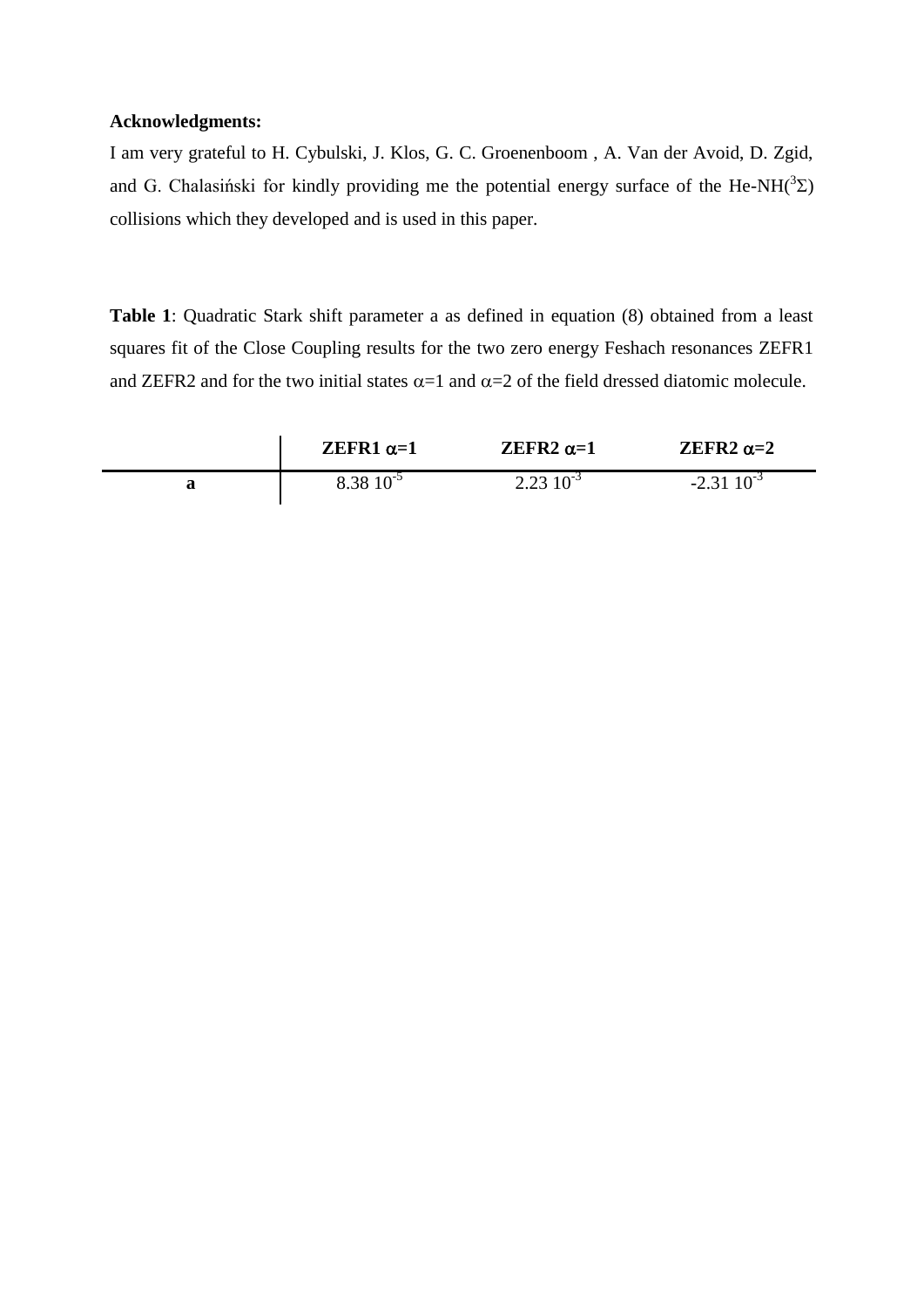

**Figure1a**: (Color online) Stark shifts of the NH $(^{3}$ E) molecule at a magnetic field of 7500 Gauss. The energy reference is referred to the ground rovibrational state of the molecule at zero field.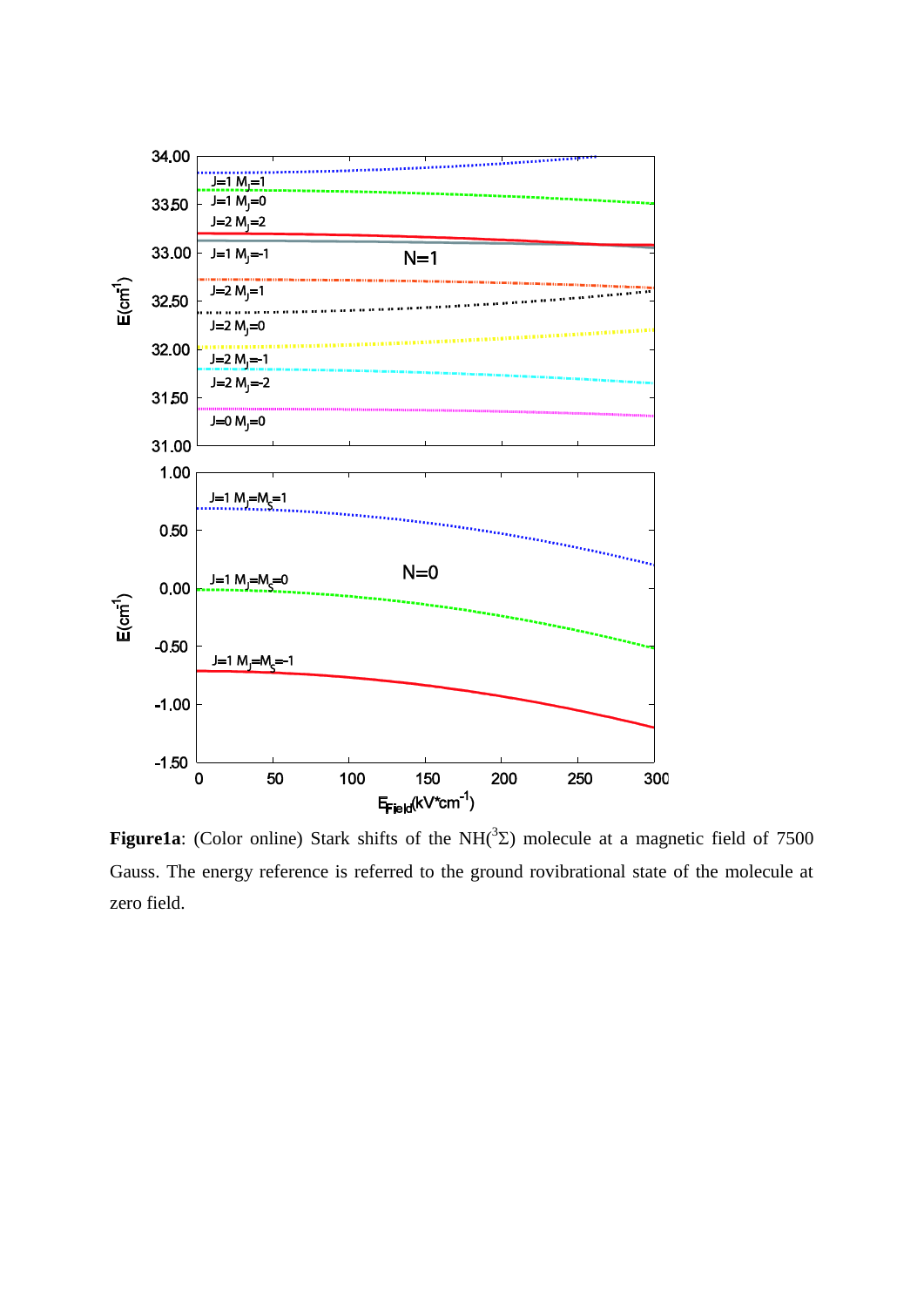

**Figure1b**: (Color online) Stark shifts of the NH( ${}^{3}\Sigma$ ) molecule at a magnetic field of 15000 Gauss. The energy reference is referred to the ground rovibrational state of the molecule at zero field.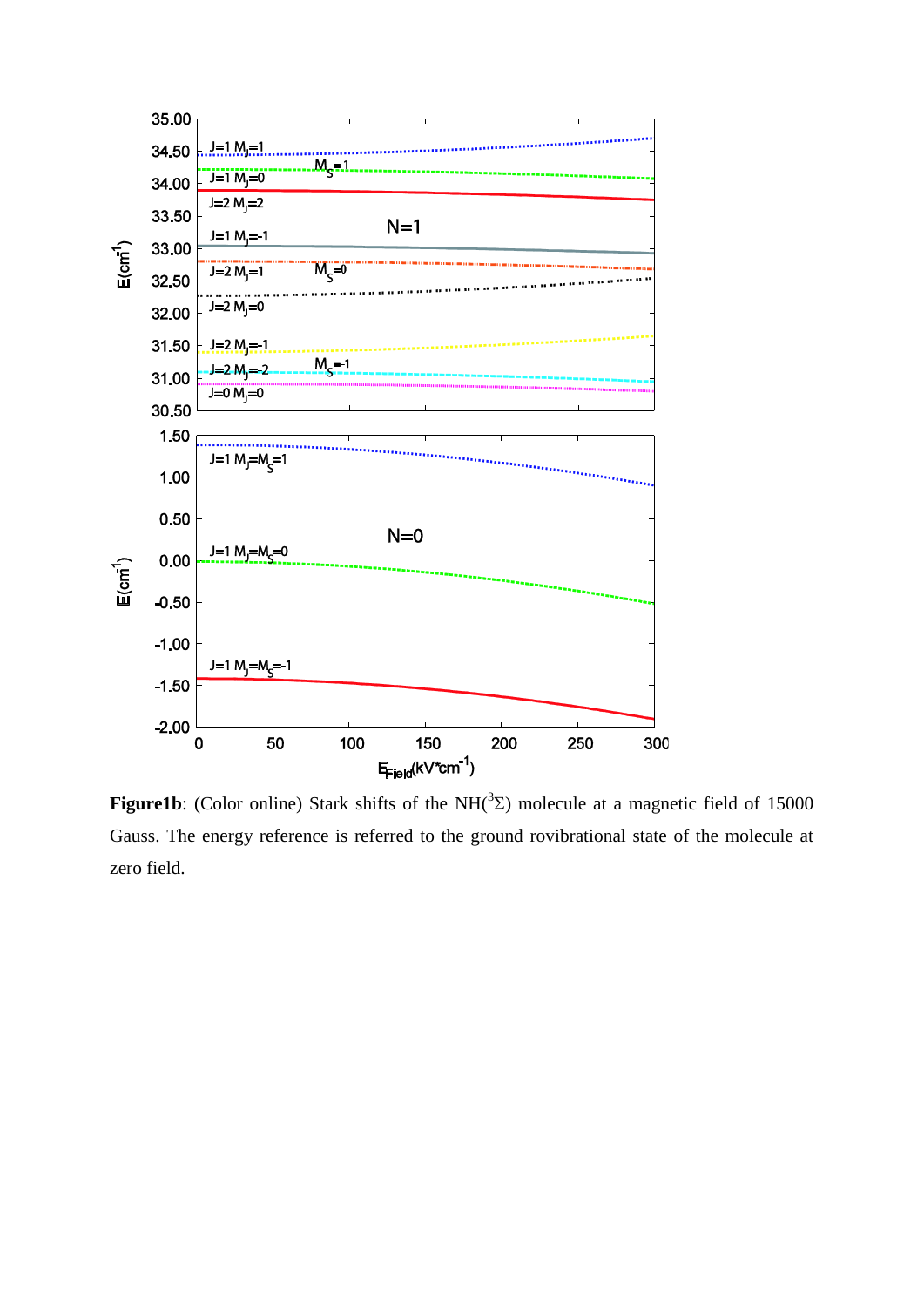

**Figure2**: (Color online) Close Coupling Stark shift divided by the electric field strength of the positions of the two magnetically tuned zero energy Feshbach resonance ZEFR1 and ZEFR2 as a function of the electric field strength for the  ${}^{3}$ He-NH( ${}^{3}$ Σ) collisions. The panels (a) and (b) are respectively dedicated to the ZEFR1 and ZEFR2. The value of the projection  $M_T$  of the total angular momentum on the space fixed Z axis and the initial state of the field dressed diatomic molecule  $\alpha$  are indicated on each curve.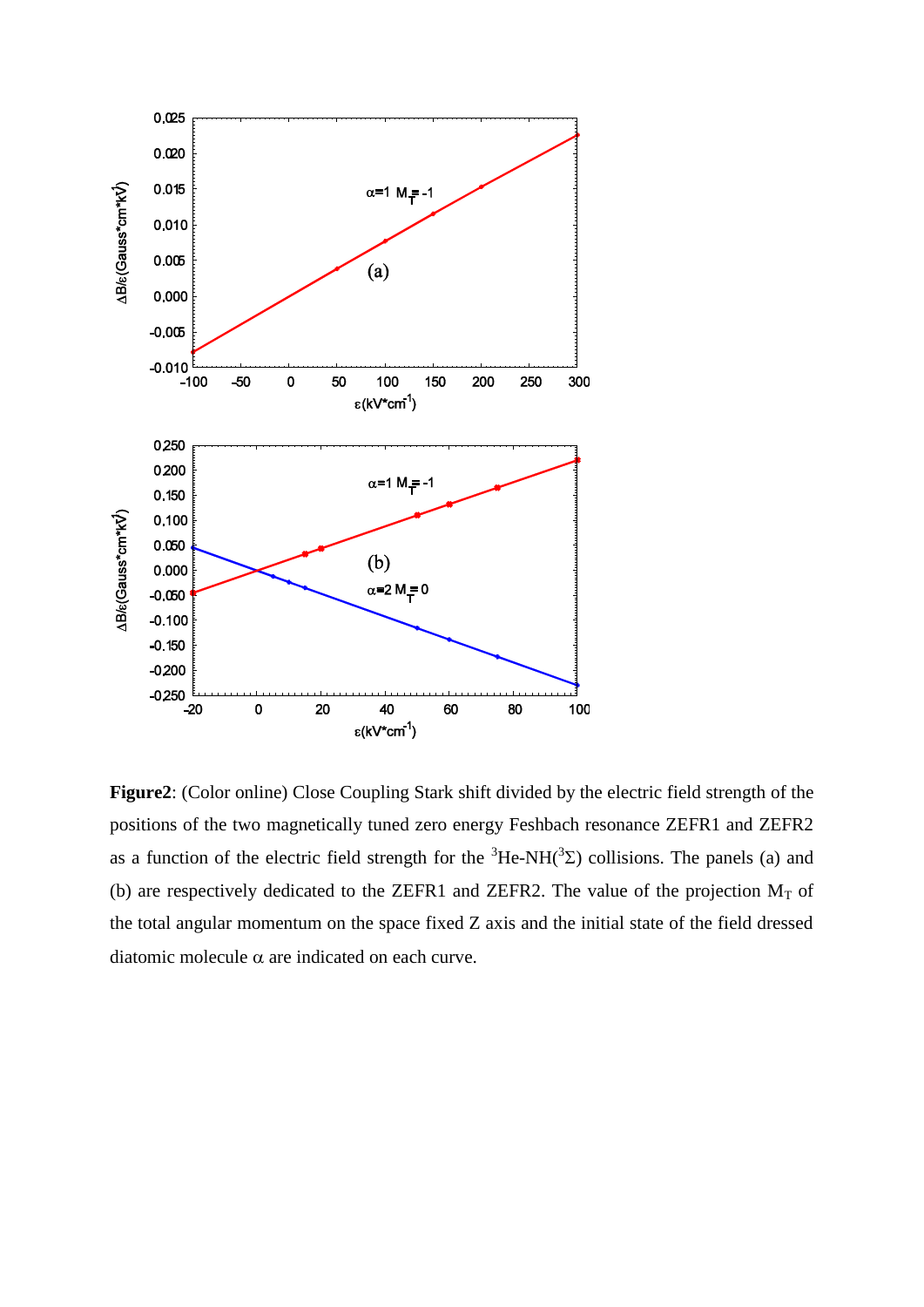

**Figure3**: (Color online) The lower and the higher panels show respectively the Close Coupling lowest negative and highest positive Q matrix eigenvalues as a function of the magnetic field for the collision of the fundamental field dressed state  $\alpha=1$  of NH( ${}^{3}\Sigma$ ) with  ${}^{3}He$ and for a projection  $M_T$ =-1of the total angular momentum along the direction of the field. There is no electric field applied and the value of the magnetic field is in Gauss 7139.5 plus the value given on the abscissa axis.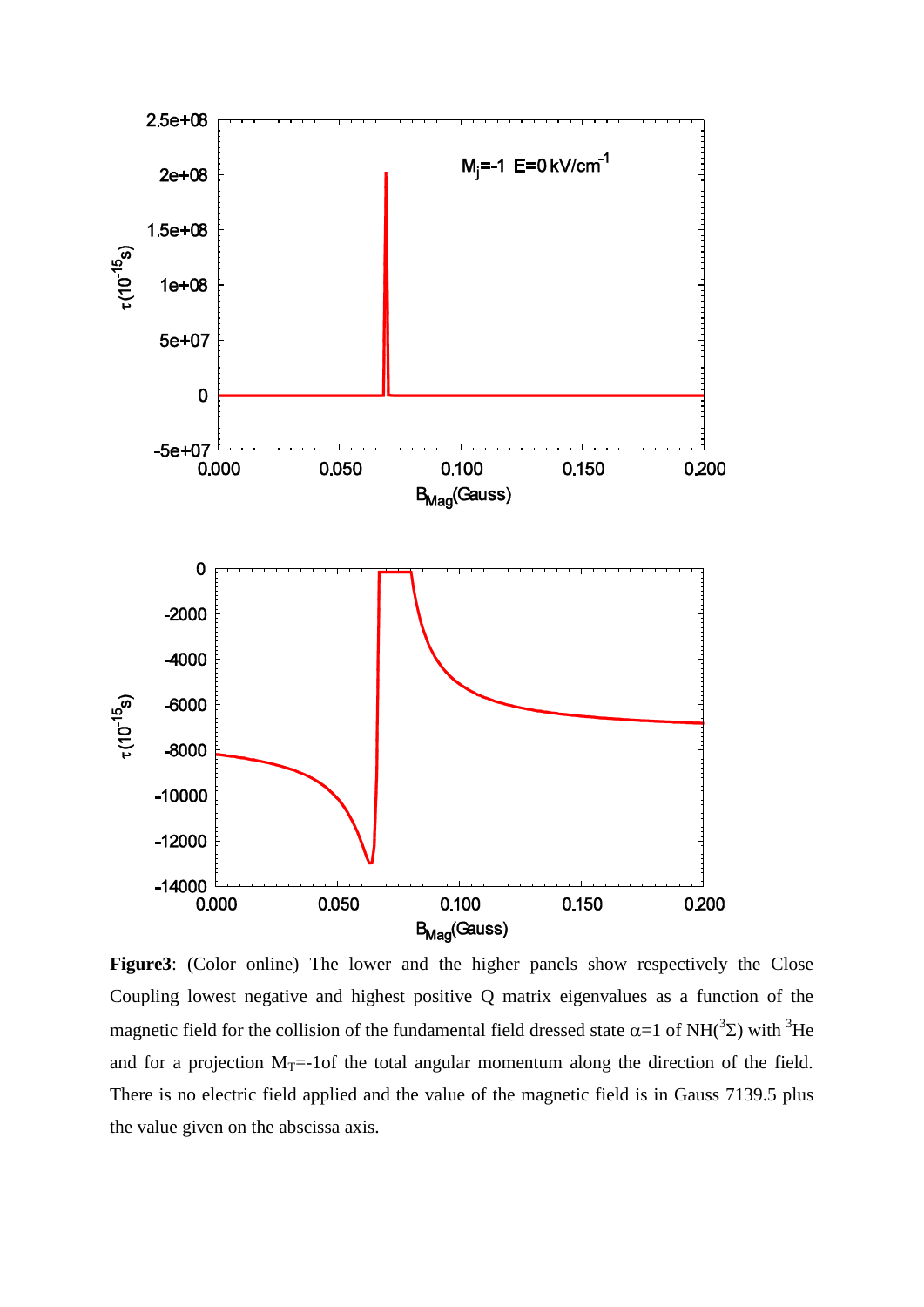

**Figure 4**: (Color online) The lower and the higher panels show respectively the Close Coupling lowest negative and highest positive Q matrix eigenvalues as a function of the magnetic field for the collision of the field dressed state  $\alpha=2$  of NH( ${}^{3}\Sigma$ ) with  ${}^{3}$ He and for a projection  $M_T=0$  of the total angular momentum along the direction of the field. The electric field applied is 100 kV/cm and **t**he value of the magnetic field is in Gauss 14259.03 plus the value given on the abscissa axis.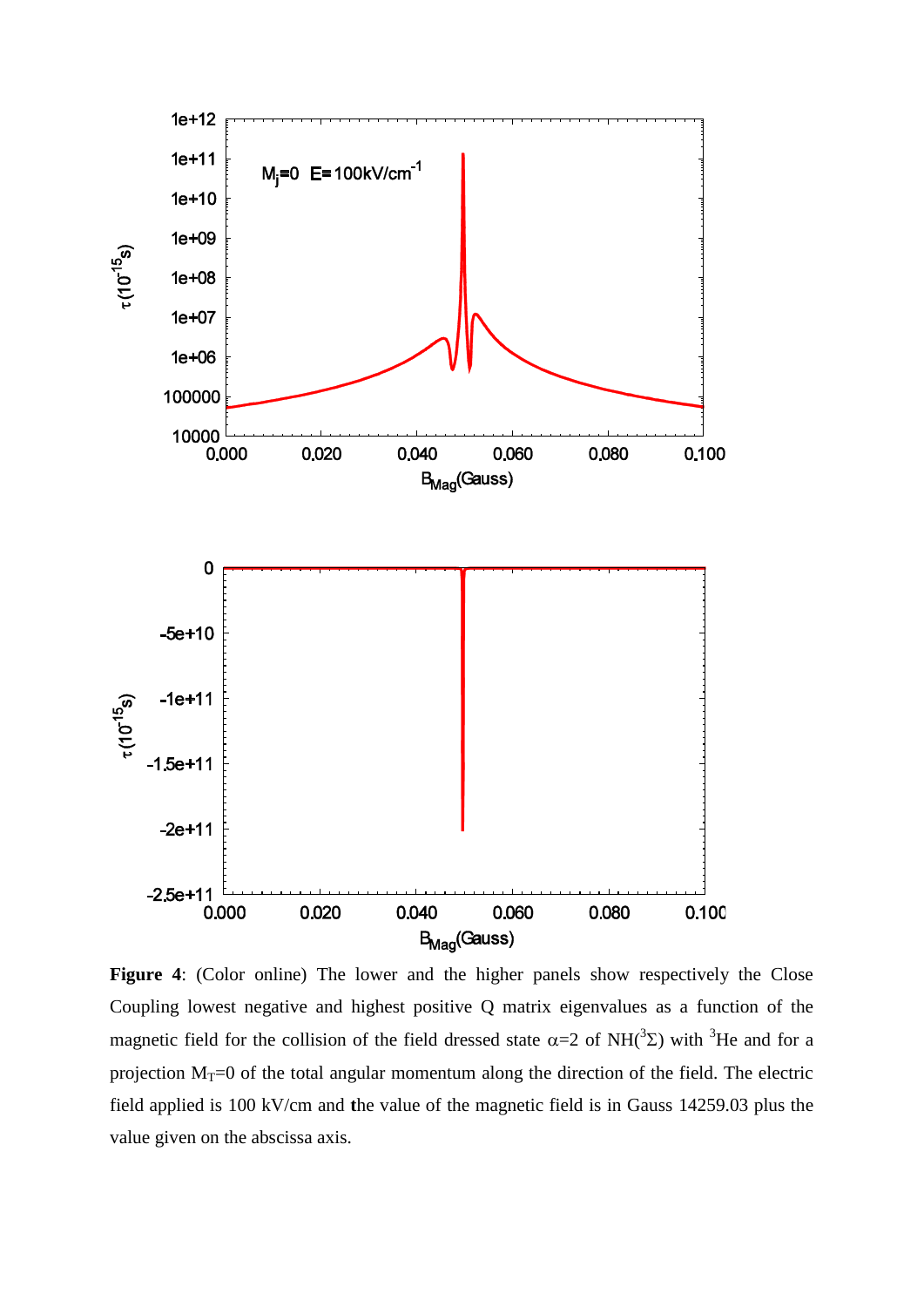

of the magnetic field for the collision of the fundamental field dressed state  $\alpha=1$  of NH( $^3\Sigma$ ) with <sup>3</sup>He and for a projection  $M_T$ =-1 of the total angular momentum along the direction of the field. The value of the applied electric field is indicated on each curve and is given in kV/cm.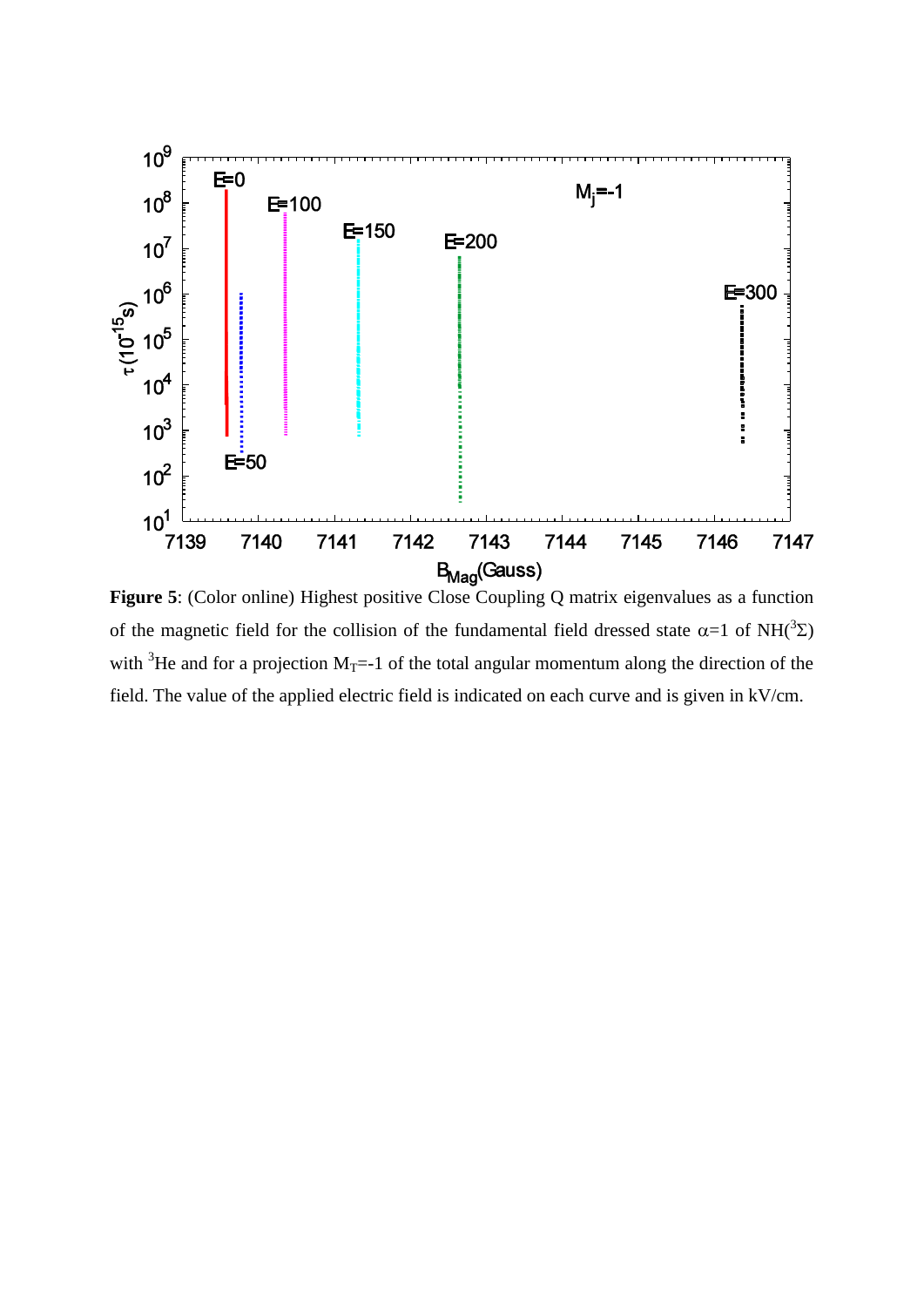

**Figure 6**: (Color online) Highest positive Close Coupling Q matrix eigenvalues as a function of the magnetic field for the collision of <sup>3</sup>He with respectively NH( $\alpha$ =1) and M<sub>T</sub>=-1 on the lower panel and NH( $\alpha$ =2) and M<sub>T</sub>=0 on the higher panel. The value of the applied electric field is indicated on each curve and is given in kV/cm.